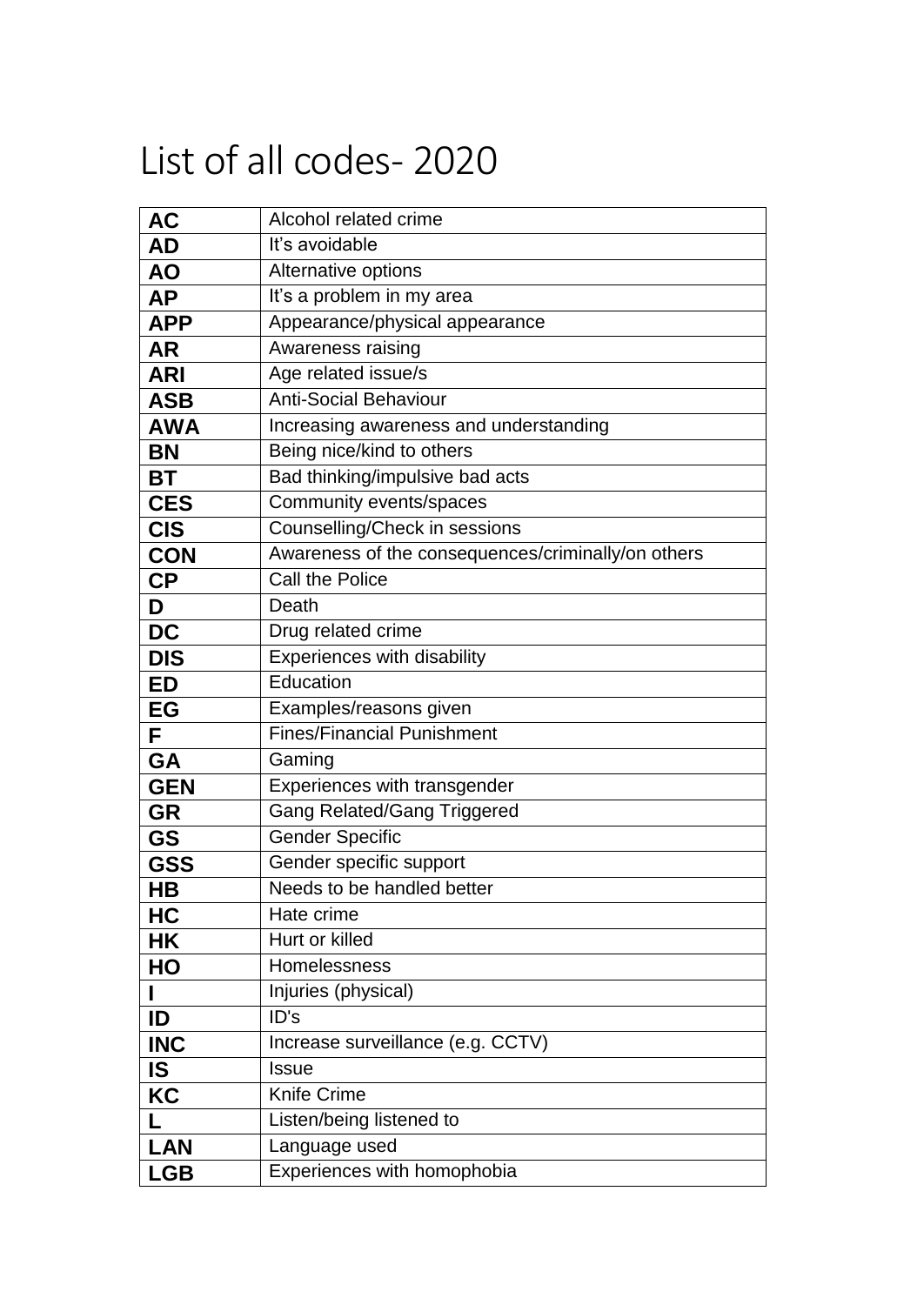| LTI         | Long term issue                                                                   |
|-------------|-----------------------------------------------------------------------------------|
| <b>MA</b>   | <b>Medical attention</b>                                                          |
| <b>MEN</b>  | Mental helath/effect/impact on mental health                                      |
| <b>MEPS</b> | More event personal searches                                                      |
| <b>MF</b>   | More/different funding                                                            |
| <b>MHS</b>  | Mental health support                                                             |
| <b>MP</b>   | More police                                                                       |
| <b>MS</b>   | More security                                                                     |
| <b>NA</b>   | No answer                                                                         |
| <b>NV</b>   | No violence                                                                       |
| <b>PE</b>   | Personal experience/ seen an incident                                             |
| <b>PP</b>   | More Police Powers/presence e.g. stop and search or<br>more surveillance/security |
| <b>PS</b>   | Provide support                                                                   |
| <b>PAR</b>  | Parental support                                                                  |
| <b>PUN</b>  | More punishments                                                                  |
| <b>RA</b>   | Rape/sexual assault                                                               |
| <b>RAC</b>  | Experiences with racism                                                           |
| <b>REP</b>  | Report                                                                            |
| <b>RP</b>   | Reduce the problem                                                                |
| S           | Safety                                                                            |
| <b>SC</b>   | Serious consequences                                                              |
| <b>SG</b>   | Support group                                                                     |
| <b>SI</b>   | Serious issue                                                                     |
| <b>SL</b>   | <b>Stricter laws/regulations</b>                                                  |
| <b>SM</b>   | Social media                                                                      |
| <b>SNL</b>  | <b>Stricter knife laws</b>                                                        |
| <b>SO</b>   | Speak out                                                                         |
| <b>SRS</b>  | Signpost relevant services                                                        |
| <b>SS</b>   | Stop and search                                                                   |
| ST          | School troubles/issues                                                            |
| <b>STO</b>  | Importance of stopping crime                                                      |
| <b>SUB</b>  | Substance Misuse (both drugs and alcohol)                                         |
| <b>SUP</b>  | More support needed                                                               |
| <b>SV</b>   | Sexual Violence (sexually related crimes e.g. grooming)                           |
| TF          | Terrifying                                                                        |
| ΤM          | Too many incidents/cases                                                          |
| <b>TS</b>   | Tell someone/ someone to talk to/report it                                        |
| <b>UEC</b>  | Understanding effects and consequences                                            |
| <b>UR</b>   | Unhealthy Relationships (including domestic abuse)                                |
| <b>VC</b>   | <b>Violent Crime</b>                                                              |
| <b>VER</b>  | Verbal abuse                                                                      |